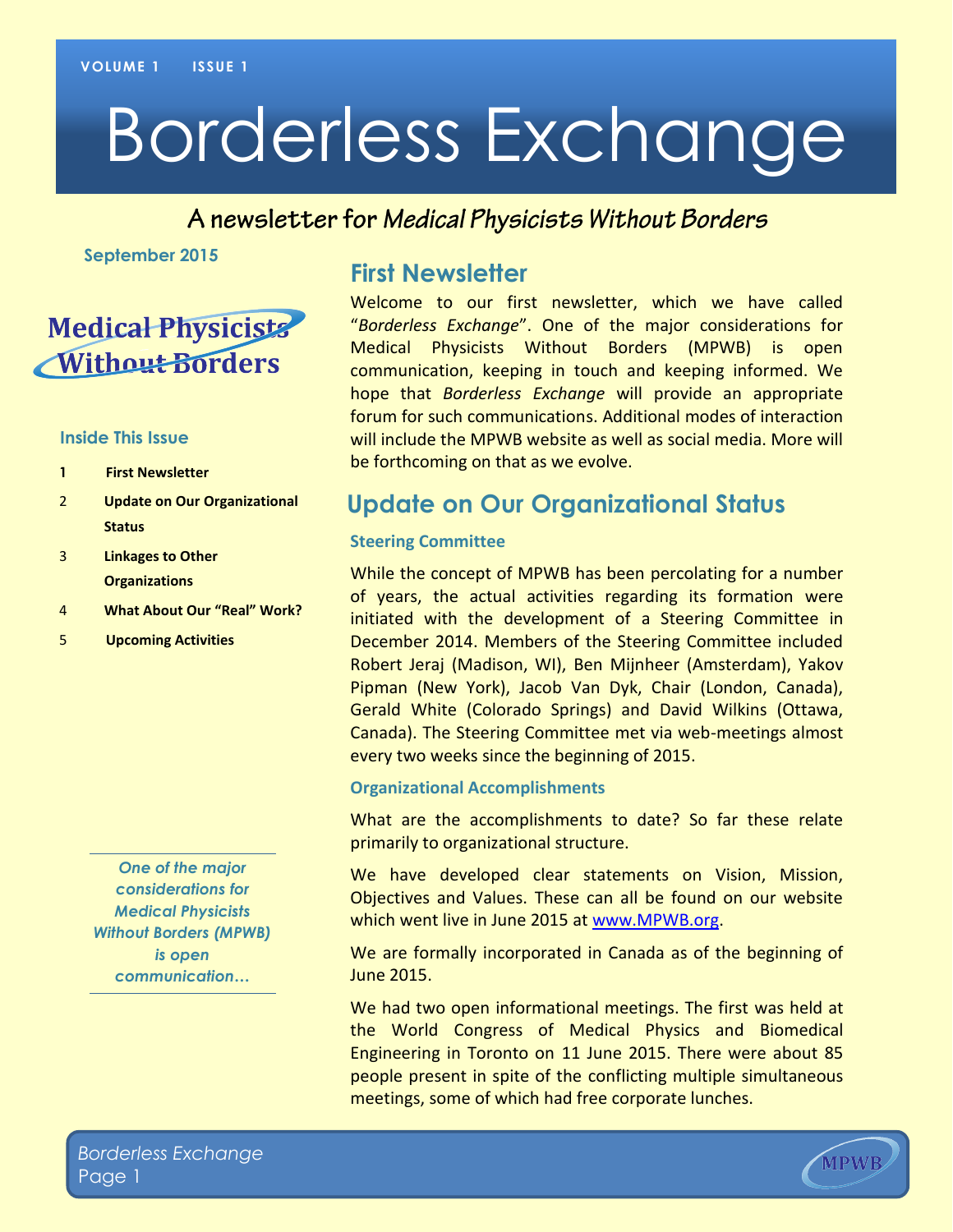

*There was clearly a lot of enthusiasm for the concept of MPWB.*

*Many people wanted to know how they could get involved.*

### **Update on Our Status … continued**

The second information session was held at the American Association of Physicists in Medicine (AAPM) Annual Scientific Meeting in Anaheim, California on 14 July 2015. There were about 60 people present, also at a time with multiple parallel meetings. At both meetings, there was clearly a lot of enthusiasm for the concept of MPWB and a significant number of questions were addressed. Many people want to know how they can get involved.

As of July 2015, the Steering Committee evolved into a formal Board of Directors consisting of Jacob Van Dyk, President; Yakov Pipman, Vice-president; Gerald White, Chairman of the Board; David Wilkins, Secretary/Treasurer; Parminder Basran, Director of Communications; and Robert Jeraj, Director of Fund Raising. The Board continues to hold web-based meetings about every two weeks.

## **Linkages to Other Organizations**

There are multiple organizations that are in one way or another involved in activities in low-to-middle income countries. Most of these organizations have other priorities as well and their work in lower income settings is often secondary, in contrast to MPWB where we see it as our primary function. To ensure that there is neither overlap nor competition of our activities with those of other organizations, we have placed an emphasis on trying to be closely affiliated with relevant organizations so that we have a direct communication link. Our first communication was with *Physicien Médical Sans Frontières* (i.e., French for *Medical Physicist Without Borders*). They were enthusiastically supportive of us setting up a somewhat similar English speaking version of a medical physics support organization. We agreed that we could work as sister organizations and that we would be in close communication regarding any activities that may have a potential overlap.

As a result of our communication with the International Organization of Medical Physics (IOMP), they have modified their constitution at the World Congress in Toronto to develop a new membership category called *Affiliate International Organization.* We have forwarded a request to the IOMP to become an Affiliate International Organization.

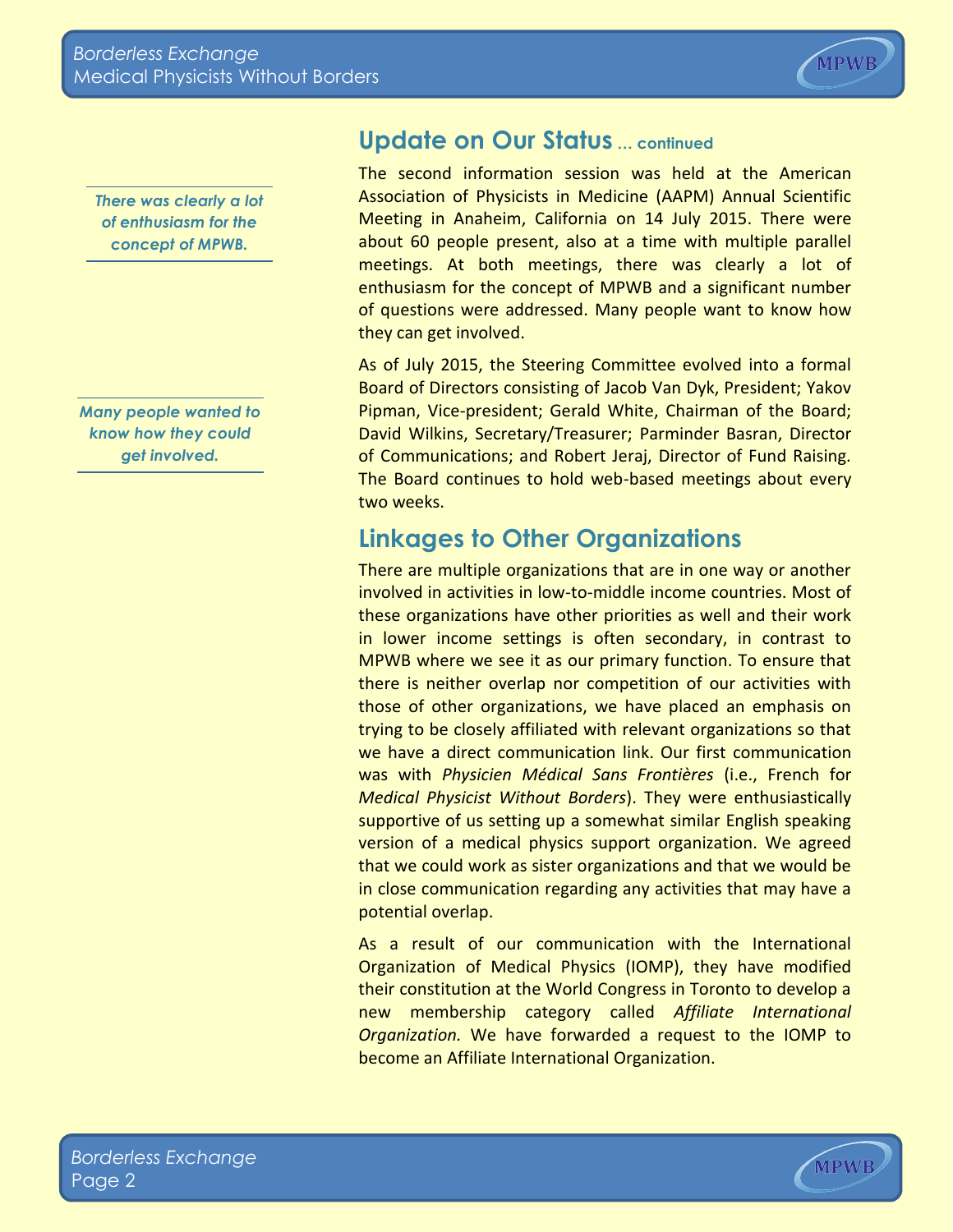## **Linkages to Other Organizations … continued**

Since the majority of individuals who have expressed an interest in MPWB are members of the AAPM, we formally applied to become an AAPM Chapter. However, the AAPM Board of Directors felt that Chapter status was not an appropriate fit for MPWB and some members of the Board have recommended that we develop a Memorandum of Understanding (MOU) describing the relationship between MPWB and the AAPM. We have drafted such an MOU and it is now in the hands of the Executive Committee (ExCom) of the AAPM for their response.

Another organization that is evolving is *International Cancer Experts Corps, ICEC* [\(www.iceccancer.org\)](http://www.iceccancer.org/). Its mission "is to reduce mortality and improve the quality of life for people with cancer in low- and middle income countries and regions worldwide. The ICEC addresses this mission through a mentoring network of cancer professionals who work with local and regional in-country groups to develop and sustain expertise for better cancer care." This organization is more broadly based in that it includes physicians and paramedical staff of various specialties, all involved in addressing the cancer problem. Two of our Board members (JVD, YP) have been asked to sit on the ICEC Advisory Board, thus again providing a close communications link with the ICEC activities. Furthermore, MPWB has been asked to be one of their specialty groups of experts.

#### **What About Our "Real" Work?**

Our Mission is "to support activities which will yield effective and safe use of physics and technologies in medicine through advising, training, demonstrating and/or participating in medical physics-related activities, especially in low-to-middle income countries." So far, the emphasis of the activities of the Board of Directors has been on developing the organizational aspects of MPWB. Hence, we are incorporated in Canada and we are seeking the same in the US. Similarly we are applying for charitable status in both countries.

Some of our Board members have been in communication with the ICEC regarding a major development program in Ethiopia.

*In low-to-middle income settings, cancer kills more than HIV/Aids, tuberculosis and malaria combined.*

**Funding (in billions)** 

 $6.2$ 

**HIV/AIDS** 

 $\overline{7}$ 

 $\mathbf{1}$ 

 $0.17$ 

Cancer



 $0.90$ 

Malaria

2010

TB

*Above figures adapted from Moten A, et al. Improving Cancer Care in Developing Settings. J Global Health 4: 1; 2014.*

*Used by JVD in a talk at the World Congress of Medical Physics and Biomedical Engineering in Toronto entitled Initiatives of Expertise Mobilization.*